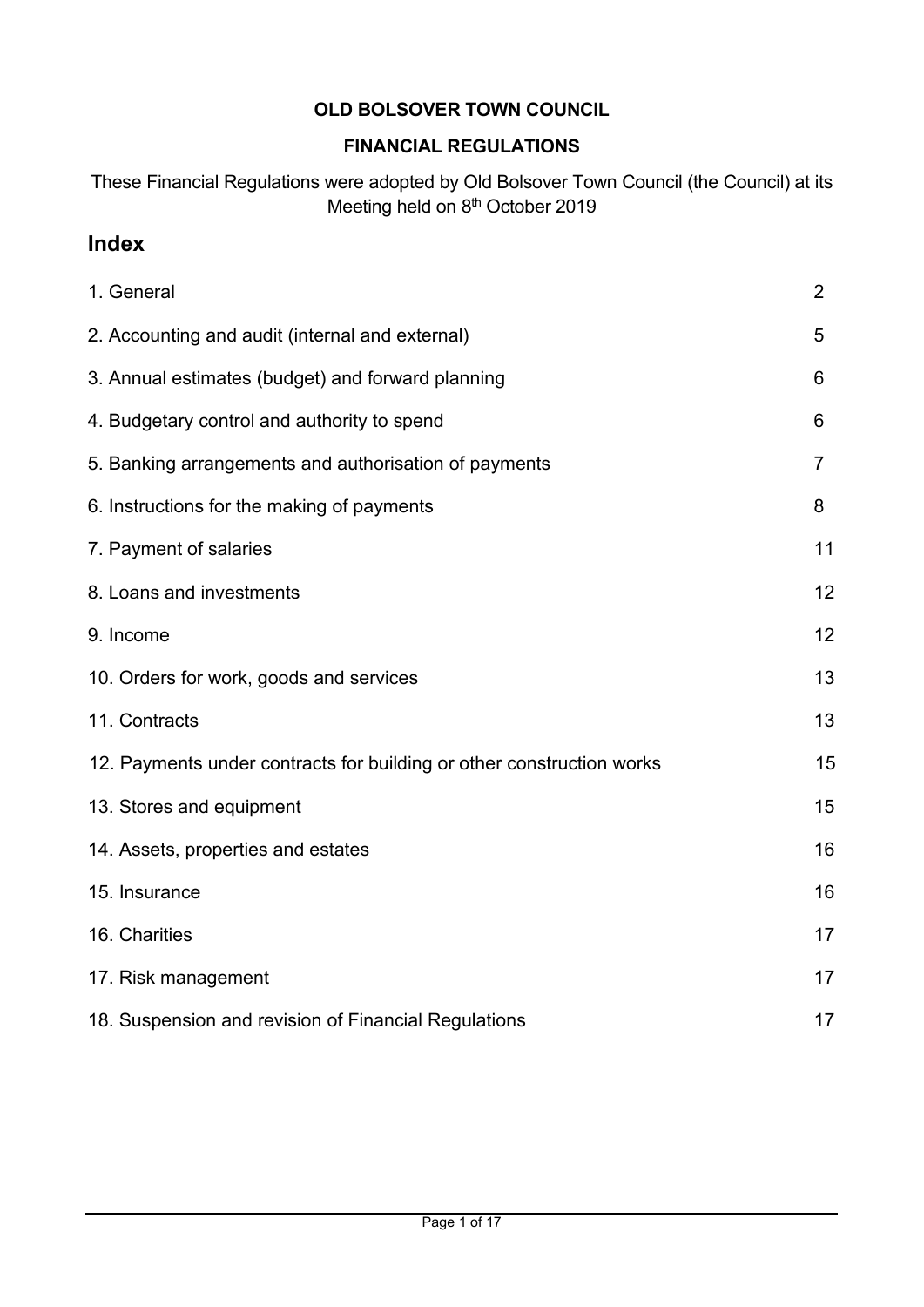#### **1. GENERAL**

- 1.1. These financial regulations govern the conduct of financial management by the Council and may only be amended or varied by resolution of the Council. Financial regulations are one of the Council's three governing policy documents providing procedural guidance for members and officers. Financial regulations must be observed in conjunction with the Council's standing orders and any individual financial regulations relating to contracts.
- 1.2. The Council is responsible in law for ensuring that its financial management is adequate and effective and that the Council has a sound system of internal control which facilitates the effective exercise of the Council's functions, including arrangements for the management of risk.
- 1.3. The Council's accounting control systems must include measures:
	- for the timely production of accounts;
	- that provide for the safe and efficient safeguarding of public money;
	- to prevent and detect inaccuracy and fraud; and
	- identifying the duties of officers.
- 1.4. These financial regulations demonstrate how the Council meets these responsibilities and requirements.
- 1.5. At least once a year, prior to approving the Annual Governance Statement, the Council must review the effectiveness of its system of internal control which shall be in accordance with proper practices.
- 1.6. Deliberate or wilful breach of these Regulations by an employee may give rise to disciplinary proceedings.
- 1.7. Members of Council are expected to follow the instructions within these Regulations and not to entice employees to breach them. Failure to follow instructions within these Regulations brings the office of Councillor into disrepute.
- 1.8. The Responsible Financial Officer (RFO) holds a statutory office to be appointed by the Council. The Clerk has been appointed as RFO for this Council and these regulations will apply accordingly.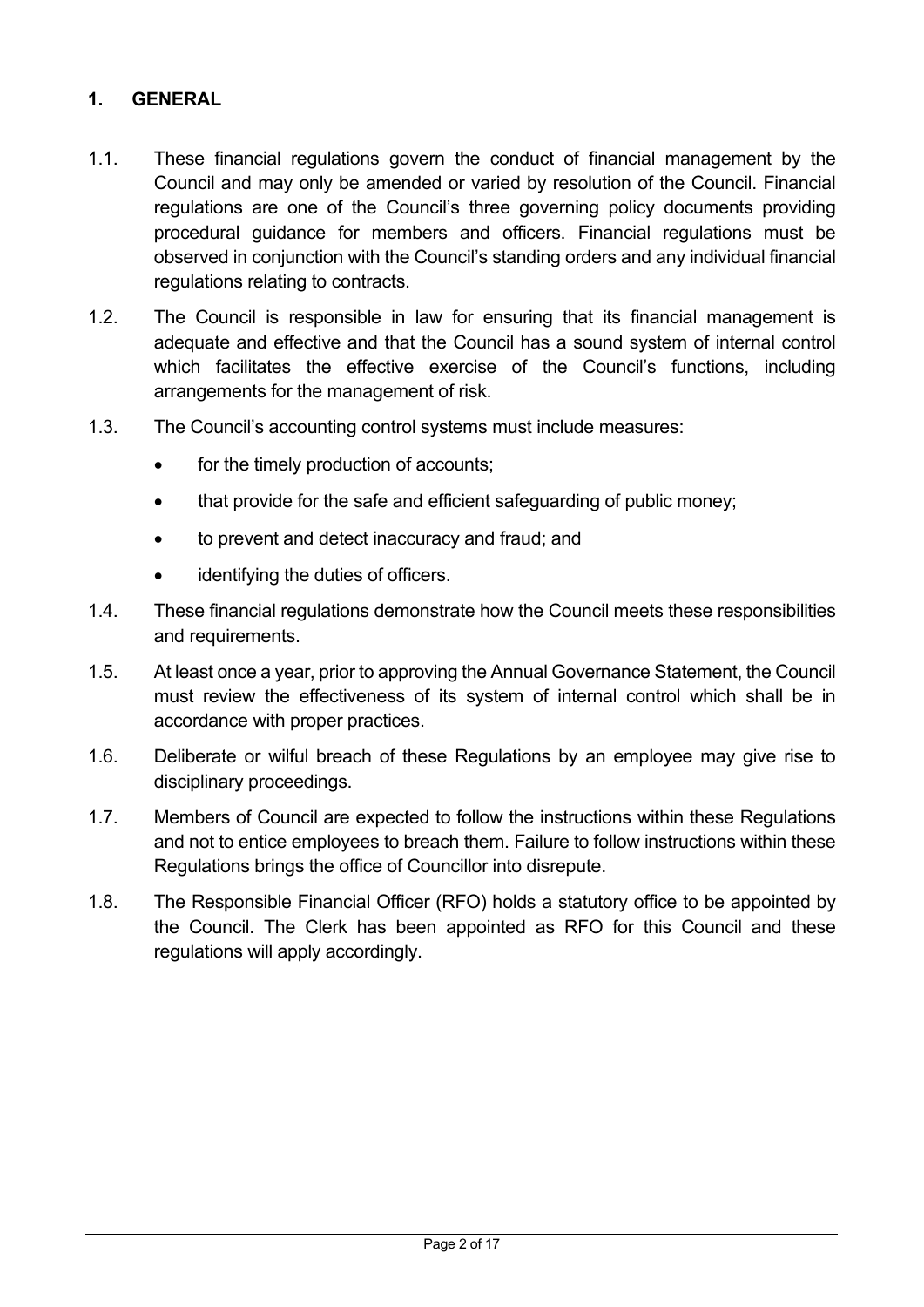#### 1.9. The RFO;

- acts under the policy direction of the Council;
- administers the Council's financial affairs in accordance with all Acts, Regulations and proper practices;
- determines on behalf of the Council its accounting records and accounting control systems;
- ensures the accounting control systems are observed;
- maintains the accounting records of the Council up to date in accordance with proper practices;
- assists the Council to secure economy, efficiency and effectiveness in the use of its resources; and
- produces financial management information as required by the Council.
- 1.10. The accounting records determined by the RFO shall be sufficient to show and explain the Council's transactions and to enable the RFO to ensure that any income and expenditure account and statement of balances, or record of receipts and payments and additional information, as the case may be, or management information prepared for the Council from time to time comply with the Accounts and Audit Regulations.
- 1.11. The accounting records determined by the RFO shall in particular contain:
	- entries from day to day of all sums of money received and expended by the Council and the matters to which the income and expenditure or receipts and payments account relate;
	- a record of the assets and liabilities of the Council; and
	- wherever relevant, a record of the Council's income and expenditure in relation to claims made, or to be made, for any contribution, grant or subsidy.
- 1.12. The accounting control systems determined by the RFO shall include:
	- procedures to ensure that the financial transactions of the Council are recorded as soon as reasonably practicable and as accurately and reasonably as possible;
	- procedures to enable the prevention and detection of inaccuracies and fraud and the ability to reconstruct any lost records;
	- identification of the duties of officers dealing with financial transactions and division of responsibilities of those officers in relation to significant transactions;
	- procedures to ensure that uncollectable amounts, including any bad debts are not submitted to the Council for approval to be written off except with the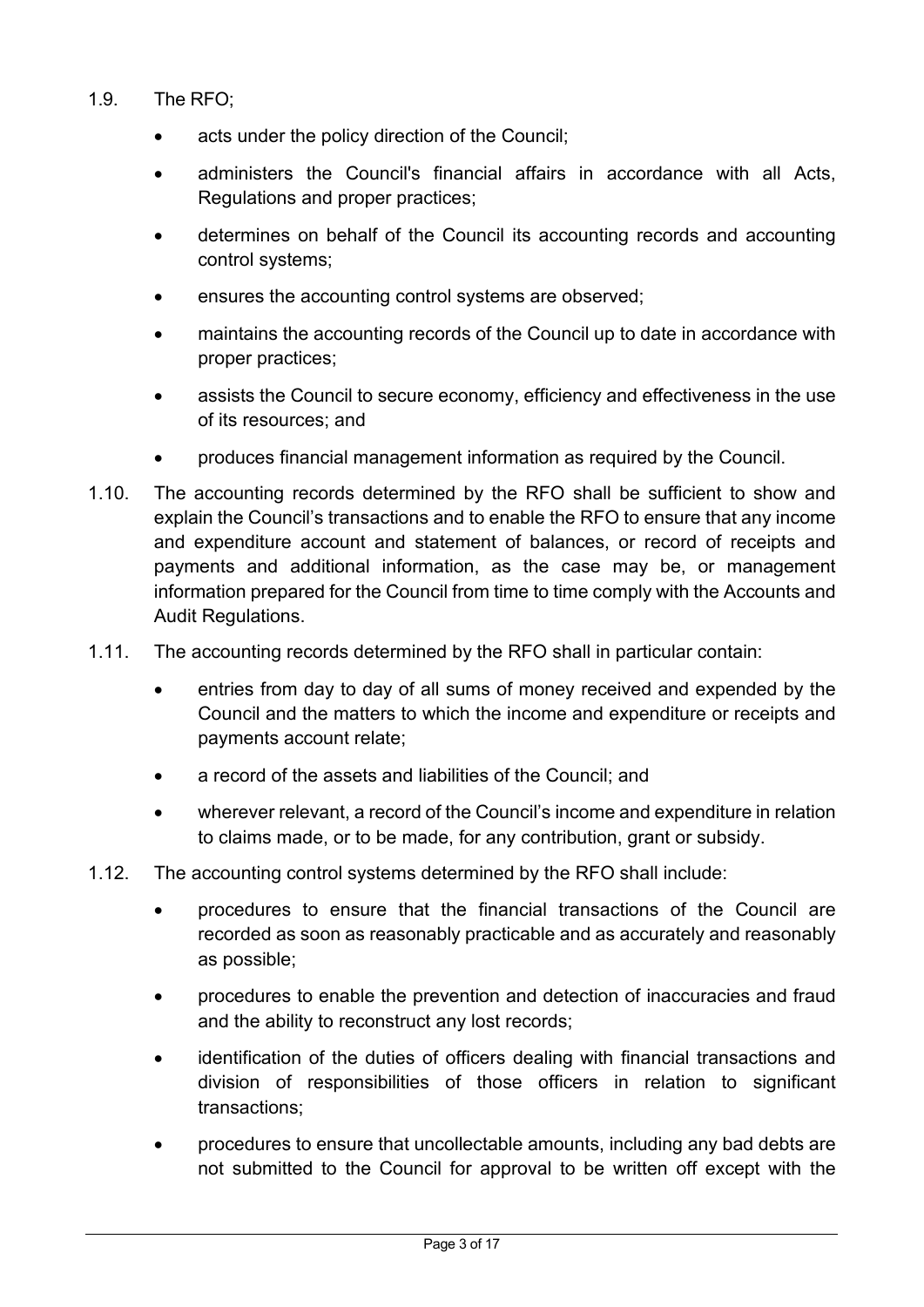approval of the RFO and that the approvals are shown in the accounting records; and

- measures to ensure that risk is properly managed.
- 1.13. The Council is not empowered by these Regulations or otherwise to delegate certain specified decisions. In particular any decision regarding:
	- setting the final budget or the precept (Council tax requirement);
	- approving accounting statements;
	- approving an annual governance statement;
	- borrowing;
	- writing off bad debts;
	- declaring eligibility for the General Power of Competence; and
	- addressing recommendations in any report from the internal or external auditors,

shall be a matter for the Full Council only.

- 1.14. In addition the Council must:
	- determine and keep under regular review the bank mandate for all Council bank accounts;
	- approve any grant or a single commitment delegated to a Committee or Officer in excess of the amount in the annual budget; and
	- in respect of the annual salary for any employee have regard to recommendations about annual salaries of employees made by the relevant committee in accordance with its terms of reference.
- 1.15. In these financial regulations, references to the Accounts and Audit Regulations or 'the regulations' shall mean the regulations issued under the provisions of section 27 of the Audit Commission Act 1998, or any superseding legislation, and then in force unless otherwise specified.

In these financial regulations the term 'proper practice' or 'proper practices' shall refer to guidance issued in *Governance and Accountability for Local Councils - a Practitioners' Guide (England)* issued by the Joint Practitioners Advisory Group (JPAG), available from the websites of NALC and the Society for Local Council Clerks (SLCC).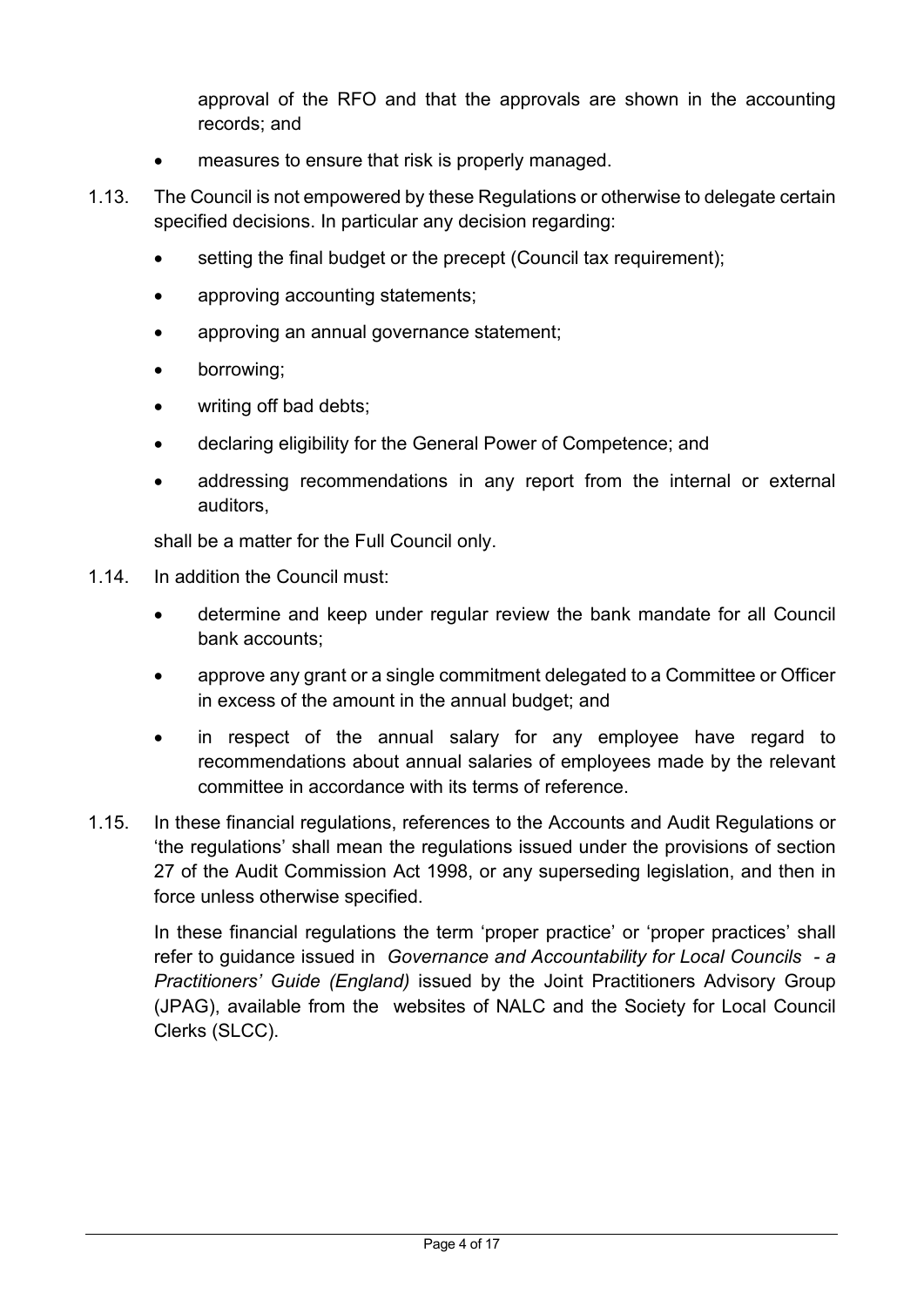### **2. ACCOUNTING AND AUDIT (INTERNAL AND EXTERNAL)**

- 2.1. All accounting procedures and financial records of the Council shall be determined by the RFO in accordance with the Accounts and Audit Regulations, appropriate guidance and proper practices.
- 2.2. On a regular basis, at least once in each quarter, and at each financial year end, the Chairman shall verify bank reconciliations (for all accounts) produced by the RFO. The Chairman shall sign the reconciliations and the original bank statements (or similar document) as evidence of verification. This activity shall on conclusion be reported, including any exceptions, to and noted by the Finance Committee.
- 2.3. The RFO shall complete the annual statement of accounts, annual report, and any related documents of the Council contained in the Annual Return (as specified in proper practices) as soon as practicable after the end of the financial year and having certified the accounts shall submit them and report thereon to the Council within the timescales set by the Accounts and Audit Regulations.
- 2.4. The Council shall ensure that there is an adequate and effective system of internal audit of its accounting records, and of its system of internal control in accordance with proper practices. Any officer or member of the Council shall make available such documents and records as appear to the Council to be necessary for the purpose of the audit and shall, as directed by the Council, supply the RFO, internal auditor, or external auditor with such information and explanation as the Council considers necessary for that purpose.
- 2.5. The internal auditor shall be appointed by and shall carry out the work in relation to internal controls required by the Council in accordance with proper practices.
- 2.6. The internal auditor shall:
	- be competent and independent of the financial operations of the Council;
	- report to Council in writing, or in person, on a regular basis with a minimum of one annual written report during each financial year;
	- to demonstrate competence, objectivity and independence, be free from any actual or perceived conflicts of interest, including those arising from family relationships; and
	- have no involvement in the financial decision making, management or control of the Council.
- 2.7. Internal or external auditors may not under any circumstances:
	- perform any operational duties for the Council;
	- initiate or approve accounting transactions; or
	- direct the activities of any Council employee, except to the extent that such employees have been appropriately assigned to assist the internal auditor.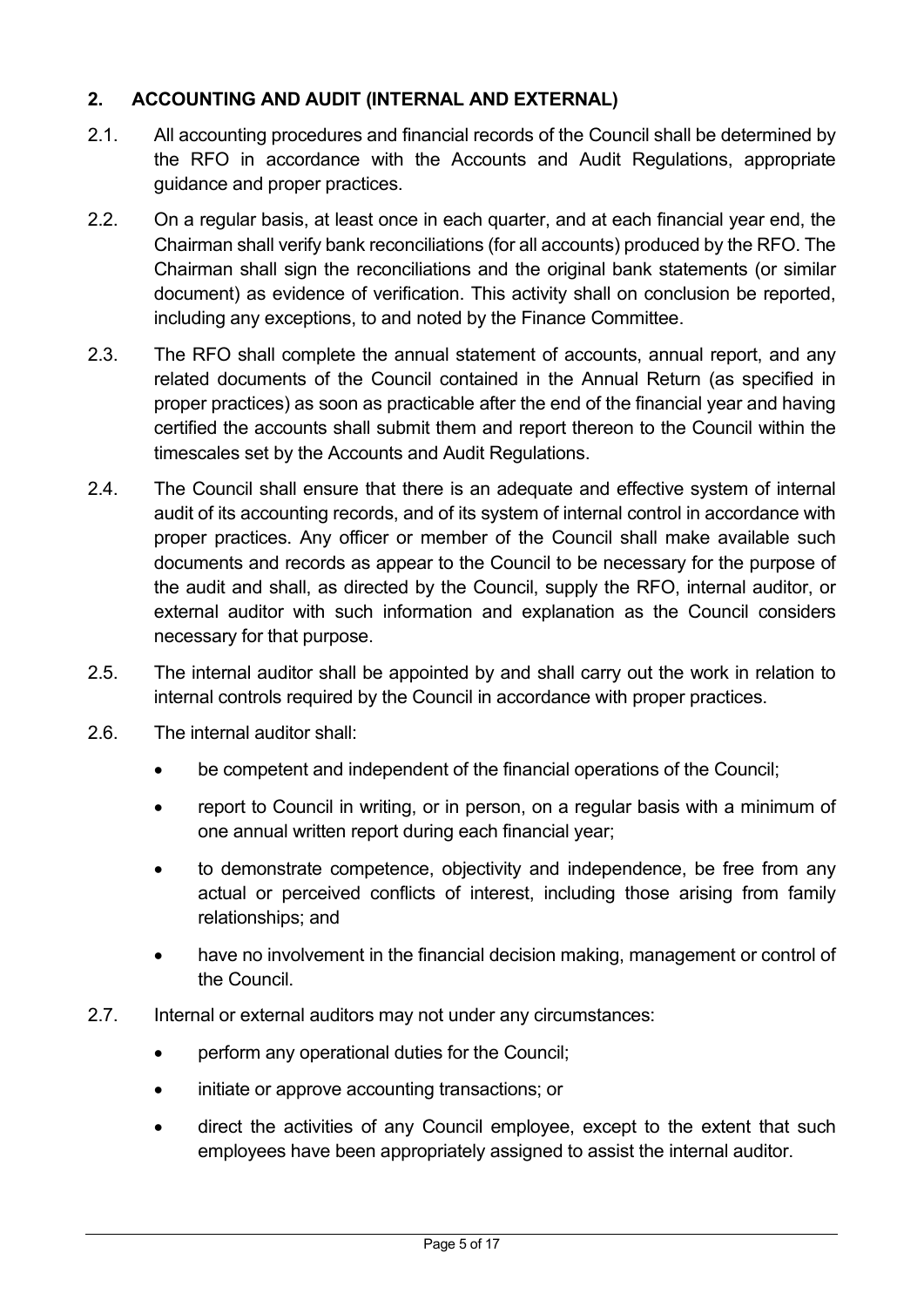- 2.8. For the avoidance of doubt, in relation to internal audit the terms 'independent' and 'independence' shall have the same meaning as is described in proper practices.
- 2.9. The RFO shall make arrangements for the exercise of electors' rights in relation to the accounts including the opportunity to inspect the accounts, books, and vouchers and display or publish any notices and statements of account required by Audit Commission Act 1998, or any superseding legislation, and the Accounts and Audit Regulations.
- 2.10. The RFO shall, without undue delay, bring to the attention of all Councillors any correspondence or report from internal or external auditors.

### **3. ANNUAL ESTIMATES (BUDGET) AND FORWARD PLANNING**

- 3.1. The RFO must each year, by no later than November, prepare detailed estimates of all receipts and payments including the use of reserves and all sources of funding for the following financial year in the form of a budget to be considered by the Finance Committee and Full Council.
- 3.2. The Council shall consider annual budget proposals in relation to the forecast of revenue and capital receipts and payments including recommendations for the use of reserves and sources of funding and update the forecast accordingly.
- 3.3. The Council shall fix the precept (Council tax requirement), and relevant basic amount of Council tax to be levied for the ensuing financial year not later than by the end of January each year. The RFO shall issue the precept to the billing authority and shall supply each member with a copy of the approved annual budget.
- 3.4. The approved annual budget shall form the basis of financial control for the ensuing year.

### **4. BUDGETARY CONTROL AND AUTHORITY TO SPEND**

The Council may delegate the responsibility for authorising expenditure within agreed budget headings to Committees and Working Groups. The Town Clerk has delegated powers for authorising expenditure within budget headings and for urgent matters that are not budgeted between meetings. All other expenditure must be approved by Full Council.

- 4.1. No expenditure may be authorised that will exceed the amount provided in the revenue budget for that class of expenditure other than by resolution of the Council, or duly delegated committee. During the budget year and with the approval of Council having considered fully the implications for public services, unspent and available amounts may be moved to other budget headings or to an earmarked reserve as appropriate ('virement').
- 4.2. In cases of extreme risk to the delivery of Council services, the clerk may authorise revenue expenditure on behalf of the Council which in the clerk's judgement it is necessary to carry out. Such expenditure includes repair, replacement or other work,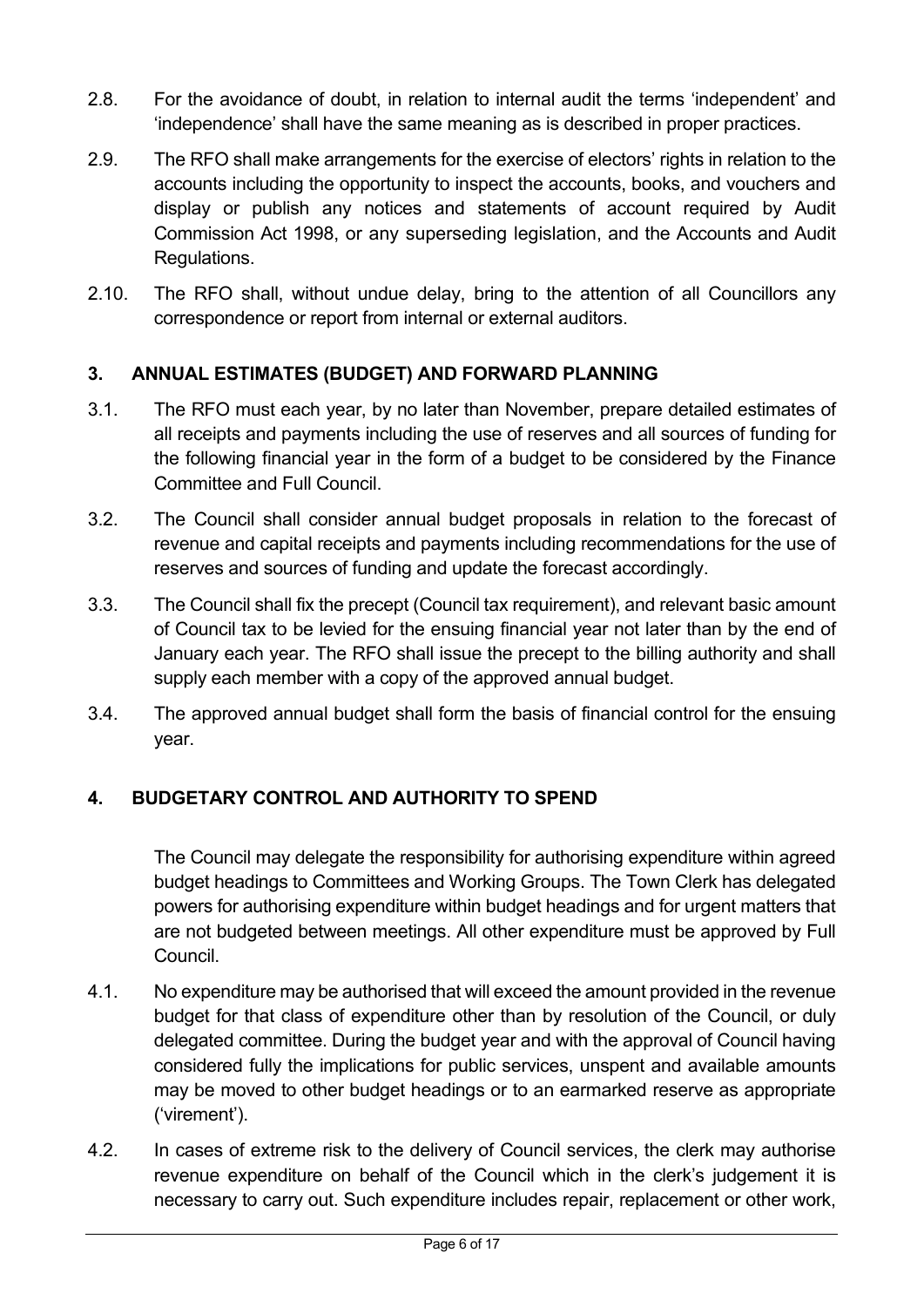whether or not there is any budgetary provision for the expenditure, subject to a limit of £1000. The Clerk shall report such action to the chairman as soon as possible and to the Council as soon as practicable thereafter.

- 4.3. Unspent provisions in the revenue or capital budgets for completed projects shall not be carried forward to a subsequent year.
- 4.4. The salary budgets are to be reviewed at least annually for the following financial year and such review shall be evidenced by a hard copy schedule signed by the Clerk and the Chairman or relevant committee. The RFO will inform the Committees of any changes impacting on their budget requirement for the coming year in good time.
- 4.5. No expenditure shall be authorised in relation to any capital project and no contract entered into or tender accepted involving capital expenditure unless the Council is satisfied that the necessary funds are available and the requisite borrowing approval has been obtained.
- 4.6. All capital works shall be administered in accordance with the Council's standing orders and financial regulations relating to contracts.
- 4.7. The RFO shall at three month intervals provide the Council with a statement of receipts and payments to date under each head of the budgets, comparing actual expenditure to the appropriate date against that planned as shown in the budget.
- 4.8. Changes in earmarked reserves shall be approved by Council as part of the budgetary control process.

### **5. BANKING ARRANGEMENTS AND AUTHORISATION OF PAYMENTS**

- 5.1. The Council's banking arrangements, including the bank mandate, shall be made by the RFO and approved by the Council; banking arrangements may not be delegated to a committee. They shall be regularly reviewed for safety and efficiency.
- 5.2. The RFO shall prepare a schedule of payments requiring authorisation, forming part of the Agenda for the Meeting and, together with the relevant invoices, present the schedule to Full Council. Full Council shall review the schedule for compliance and, having satisfied itself shall authorise payment by a resolution of Full Council. The approved schedule shall be initialled by the Chairman of the Meeting. A detailed list of all payments shall be disclosed within or as an attachment to the minutes of the meeting at which payment was authorised. Personal payments (including salaries, wages, expenses and any payment made in relation to the termination of a contract of employment) may be summarised to remove public access to any personal information.
- 5.3. All invoices for payment shall be examined, verified and certified by the RFO to confirm that the work, goods or services to which each invoice relates has been received, carried out, examined and represents expenditure previously approved by Full Council or duly delegated officer to incur such expenditure,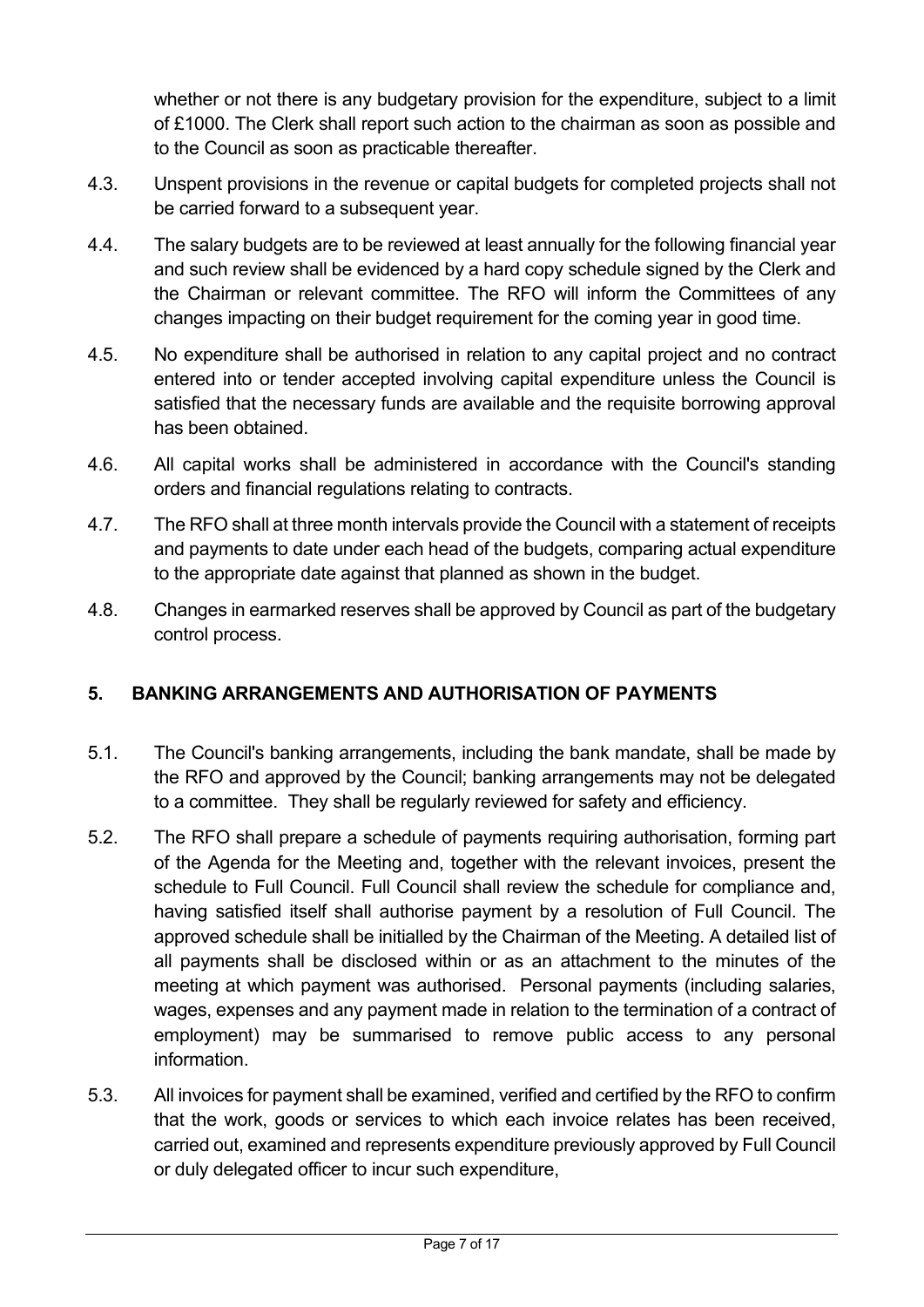- 5.4. The RFO shall examine invoices for arithmetical accuracy and analyse them to the appropriate expenditure heading. The RFO shall take all steps to pay all invoices submitted, and which are in order, at the next available Full Council meeting.
- 5.5. Only the following payments by cheque or internet banking may be made prior to authorisation at a Full Council Meeting:
	- a) If a payment is necessary to avoid a charge to interest under the Late Payment of Commercial Debts (Interest) Act 1998, and the due date for payment is before the next scheduled Meeting of Council, where the Clerk and RFO certify that there is no dispute or other reason to delay payment, provided that a list of such payments shall be submitted to the next Full Council.
	- b) An expenditure item authorised under 5.6 below (continuing contracts and obligations) provided that a list of such payments shall be submitted to the next Full Council meeting; or
	- c) fund transfers within the Councils banking arrangements up to the sum of £10,000, provided that a list of such payments shall be submitted to the next appropriate Full Council meeting.
	- d) Payments which arise on a regular basis as the result of a continuing contract, statutory duty, or obligation (such as but not exclusively, Salaries, PAYE and NI, pension fund and regular maintenance contracts and the like. Provided that the requirements of regulation 4.1 (Budgetary Controls) are adhered to.
- 5.6. In respect of grants, the Finance Committee shall approve expenditure within any limits set by Council and in accordance with any Policy statement approved by Council. Any Revenue or Capital Grant in excess of £5,000 shall before payment, be subject to ratification by resolution of Full Council.
- 5.7. Members are subject to the Code of Conduct that has been adopted by the Council and shall comply with the Code and Standing Orders when a decision to authorise or instruct payment is made in respect of a matter in which they have a disclosable pecuniary or other interest, unless a dispensation has been granted.
- 5.8. Any changes in the recorded details of suppliers, such as bank account records, shall be approved in writing by a Member.

# **6. INSTRUCTIONS FOR THE MAKING OF PAYMENTS**

- 6.1. The Council will make safe and efficient arrangements for the making of its payments.
- 6.2. Following authorisation under Financial Regulation 5 above, the Council, or if so delegated, the Clerk and RFO shall give instruction that a payment shall be made.
- 6.3. All payments shall be effected by cheque, internet banking and direct debit or other instructions to the Council's bankers, or otherwise, in accordance with a resolution of Council.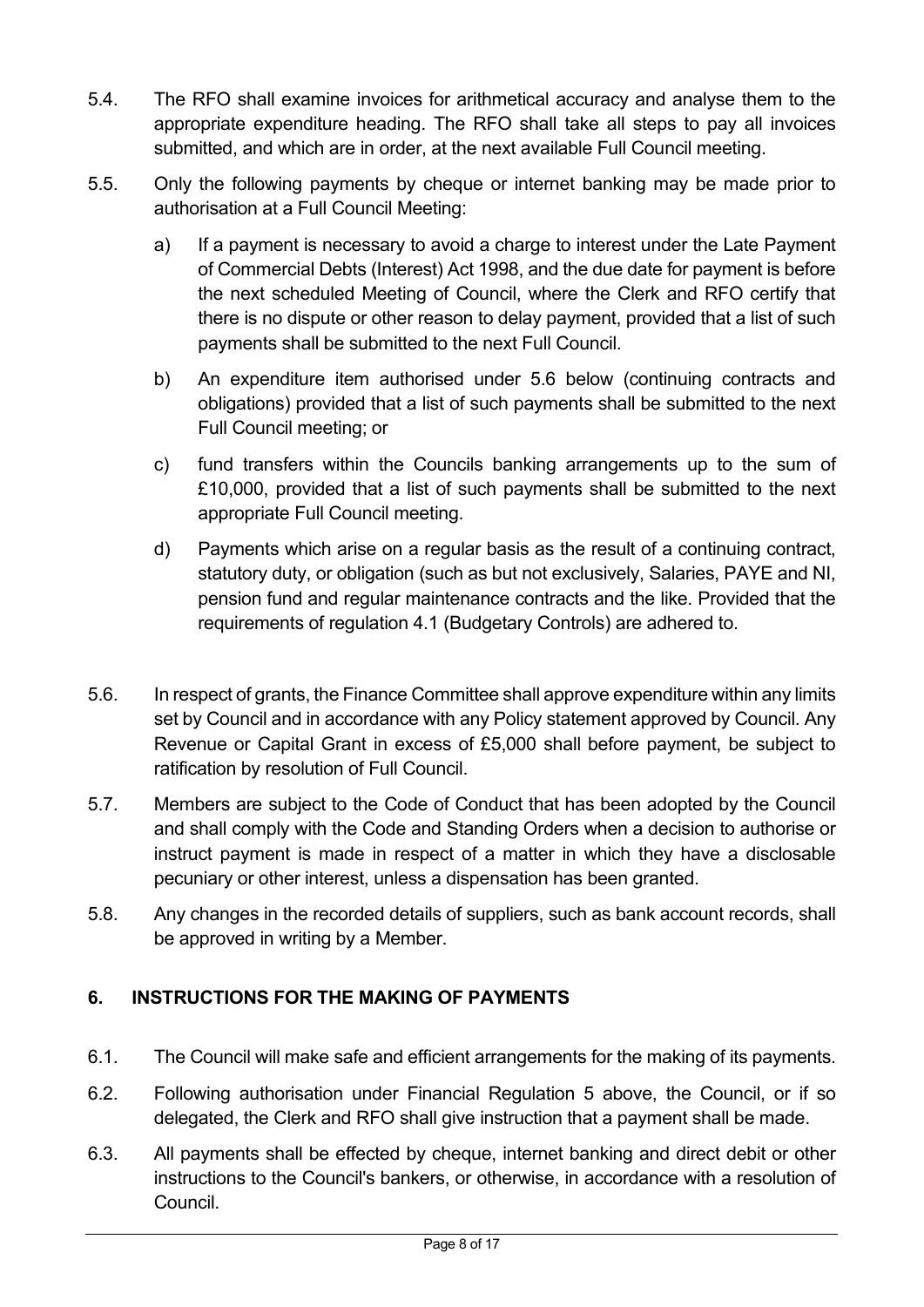- 6.4. Cheques or orders for payment drawn on the bank account in accordance with the schedule as presented to Council shall be signed by two members of Council in accordance with a resolution instructing that payment. If a member who is also a bank signatory has declared a disclosable pecuniary interest, or has any other interest, in the matter in respect of which the payment is being made, that Councillor shall be required to consider Standing Orders, and thereby determine whether it is appropriate and / or permissible to be a signatory to the transaction in question.
- 6.5. To indicate agreement of the details shown on the cheque or order for payment with the counterfoil and the invoice or similar documentation, the signatories shall each also initial the cheque counterfoil.
- 6.6. Payment for utility supplies (energy, telephone and water) and any National Non-Domestic Rates may be made by variable Direct Debit provided that the instructions are signed by two members and any payments are reported to Council as made. The approval of the use of a variable Direct Debit shall be renewed by resolution of the Council at least every two years.
- 6.7. Payment for certain items may be made by BACS or CHAPS methods provided that the instructions for each payment are signed, or otherwise evidenced, by two authorised bank signatories are retained and any payments are reported to Council as made. The approval of the use of BACS or CHAPS shall be renewed by resolution of the Council at least every two years.
- 6.8. Payment for certain items may be made by internet banking transfer provided evidence is retained showing approval of the payment.
- 6.9. Where a computer requires use of a personal identification number (PIN) or other password(s), for access to the Council's records on that computer, a note shall be made of the PIN and Passwords and shall be handed to and retained by the Chairman of Council in a sealed dated envelope. This envelope may not be opened other than in the presence of two other Councillors. After the envelope has been opened, in any circumstances, the PIN and / or passwords shall be changed as soon as practicable. The fact that the sealed envelope has been opened, in whatever circumstances, shall be reported to all members immediately and formally to the next available meeting of Full Council. This will not be required for a member's personal computer used only for remote authorisation of bank payments.
- 6.10. No employee or Councillor shall disclose any PIN or password, relevant to the working of the Council or its bank accounts, to any person not authorised in writing by the Council or a duly delegated committee.
- 6.11. Regular back-up copies of the records on any computer shall be made and shall be stored securely away from the computer in question, and preferably off site.
- 6.12. The Council, and any members using computers for the Council's financial business, shall ensure that anti-virus, anti-spyware and firewall, software with automatic updates, together with a high level of security, is used.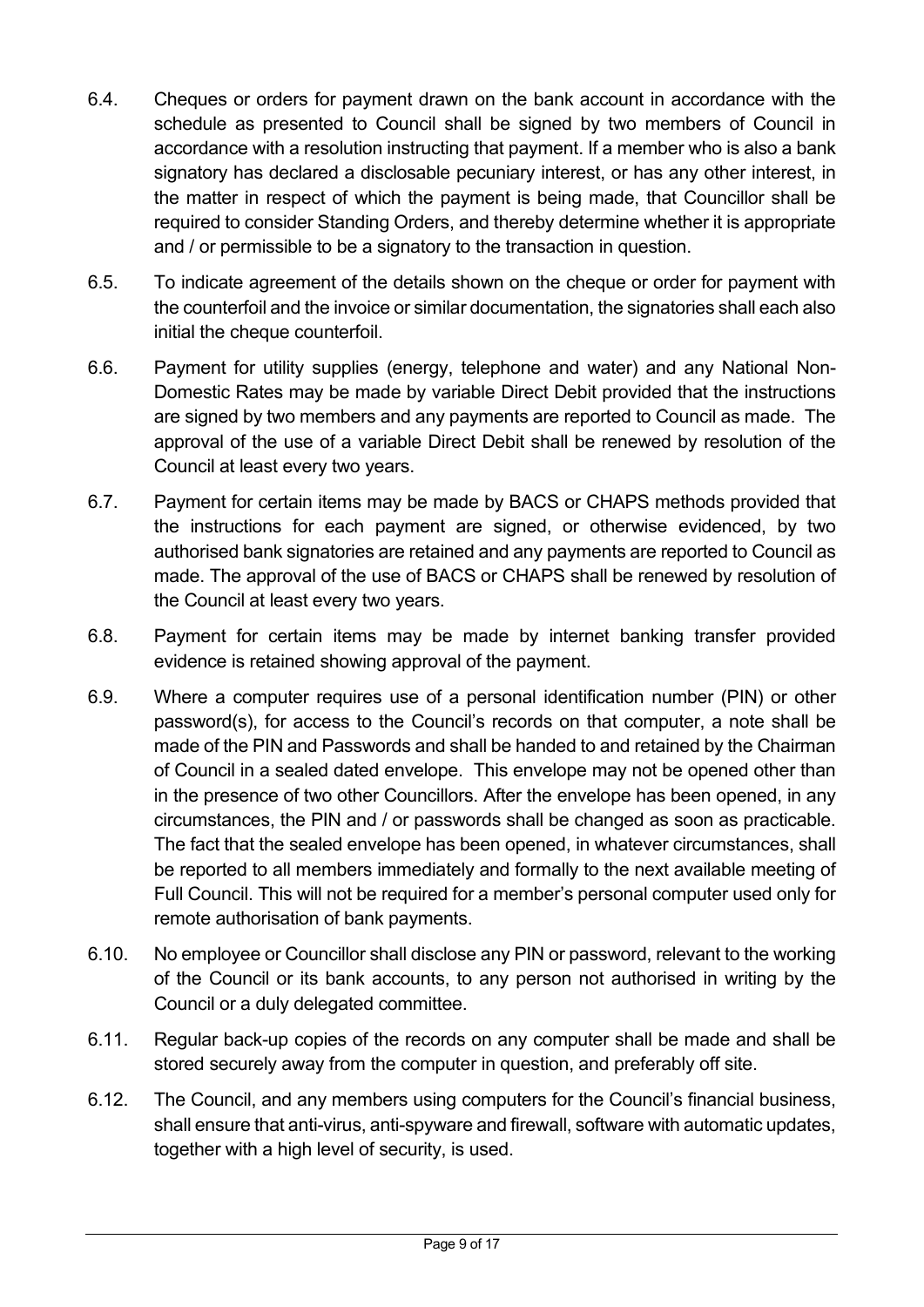- 6.13. Where internet banking arrangements are made with any bank, the Clerk shall be appointed as the Administrator. The bank mandate approved by the Council shall identify the members who will be authorised to approve transactions on those accounts.
- 6.14. Access to any internet banking accounts will be directly to the access page (which may be saved under "favourites"), and not through a search engine or e-mail link. Remembered or saved passwords facilities must not be used on any computer used for Council banking work. Breach of this Regulation will be treated as a very serious matter under these regulations.
- 6.15. Changes to account details for suppliers, which are used for internet banking may only be changed on written hard copy notification by the supplier and supported by hard copy authority for change signed by the Clerk. A programme of regular checks of standing data with suppliers will be followed.
- 6.16. Any Debit Card issued for use will be specifically restricted to the Clerk and will also be restricted to a single transaction maximum value of £500 unless authorised by Full Council in writing before any order is placed.
- 6.17. A pre-paid debit card may be issued to employees with varying limits. These limits will be set by the Full Council. Transactions and purchases made will be reported to the Full Council and authority for topping-up shall be at the discretion of the Full Council.
- 6.18. Any corporate credit card or trade card account opened by the Council will be specifically restricted to use by the Clerk and shall be subject to automatic payment in full at each month-end.
- 6.19. The RFO may provide petty cash to officers for the purpose of defraying operational and other expenses. Vouchers for payments made shall be forwarded to the RFO with a claim for reimbursement.
	- a) The RFO shall maintain a petty cash float of £120 for the purpose of defraying operational and other expenses. Vouchers for payments made from petty cash shall be kept to substantiate the payment.
	- b) Income received must not be paid into the petty cash float but must be separately banked, as provided elsewhere in these regulations.
	- c) Payments to maintain the petty cash float shall be shown separately on the schedule of payments presented to Council under 5.2 above.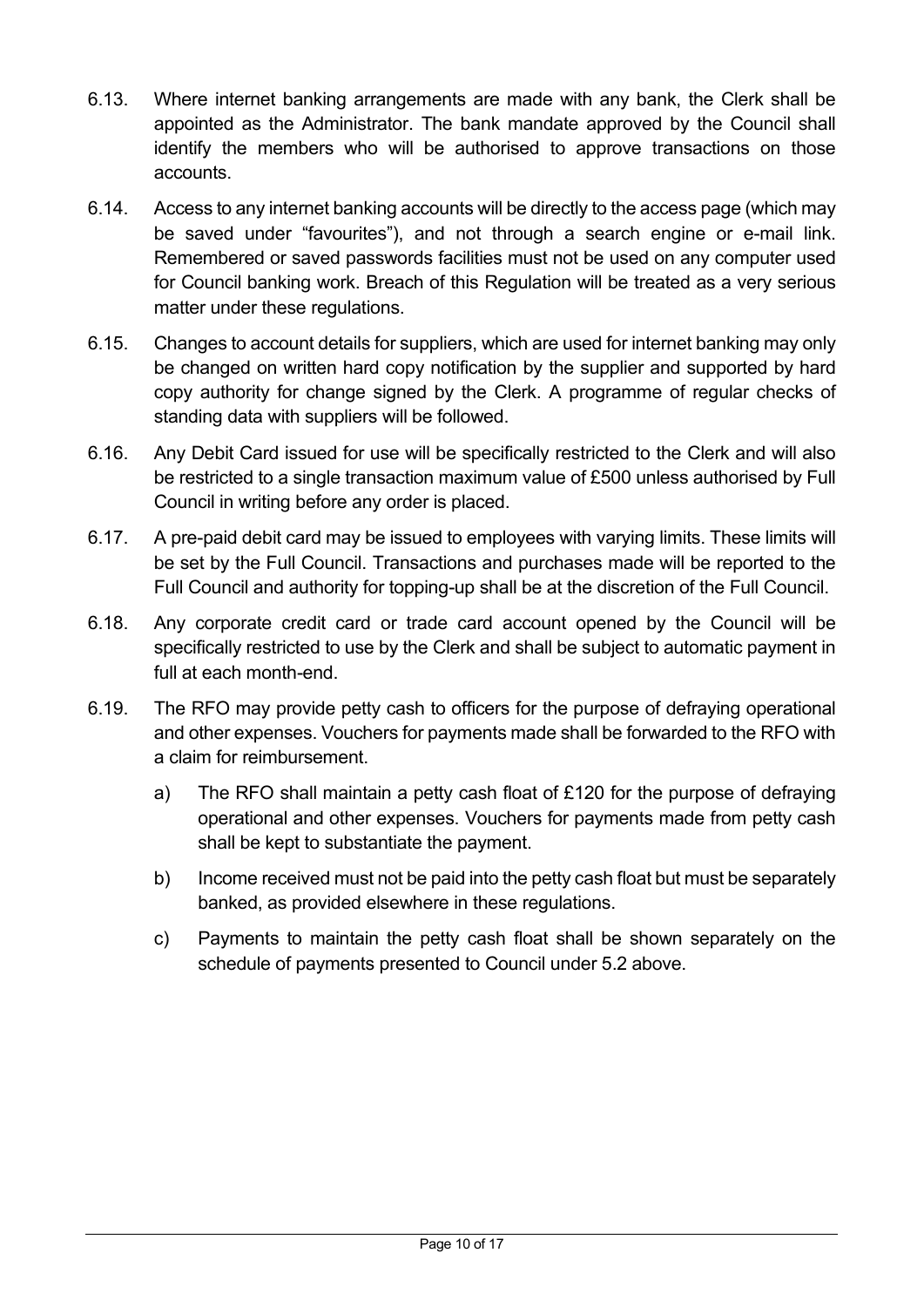### **7. PAYMENT OF SALARIES**

- 7.1. As an employer, the Council shall make arrangements to meet fully the statutory requirements placed on all employers by PAYE and National Insurance legislation. The payment of all salaries shall be made in accordance with payroll records and the rules of PAYE and National Insurance currently operating, and salary rates shall be as agreed by Council, or duly delegated committee.
- 7.2. Payment of salaries and payment of deductions from salary such as may be required to be made for tax, national insurance and pension contributions, or similar statutory or discretionary deductions must be made in accordance with the payroll records and on the appropriate dates stipulated in employment contracts, provided that each payment is reported to the next available Council meeting, as set out in these regulations above.
- 7.3. No changes shall be made to any employee's pay, emoluments, or terms and conditions of employment without the prior consent of the Full Council or relevant committee.
- 7.4. Each and every payment to employees of net salary and to the appropriate creditor of the statutory and discretionary deductions shall be recorded in a separate confidential record. This confidential record is not open to inspection or review (under the Freedom of Information Act 2000 or otherwise) other than:
	- a) by any Councillor who can demonstrate a need to know;
	- b) by the internal auditor;
	- c) by the external auditor; or
	- d) by any person authorised under Audit Commission Act 1998, or any superseding legislation.
- 7.5. The total of such payments in each calendar month shall be reported with all other payments as made as may be required under these Financial Regulations, to ensure that only payments due for the period have actually been paid.
- 7.6. An effective system of personal performance management should be maintained for the senior officers.
- 7.7. Any termination payments shall be supported by a clear business case and reported to the Council. Termination payments shall only be authorised by Full Council.
- 7.8. Before employing interim staff the Council must consider a full business case.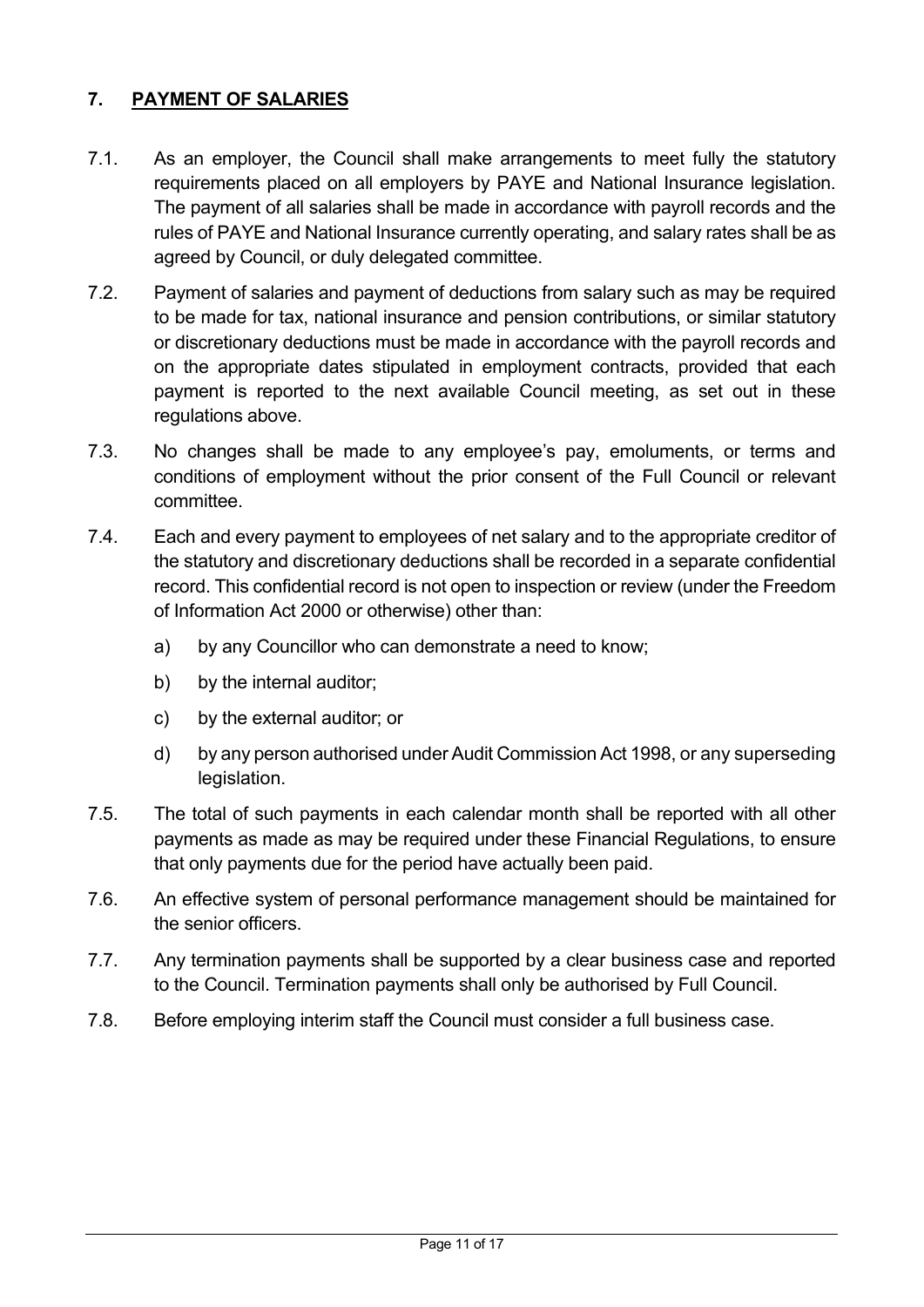#### **8. LOANS AND INVESTMENTS**

- 8.1. All borrowings shall be effected in the name of the Council, after obtaining any necessary borrowing approval. Any application for borrowing approval shall be approved by Full Council as to terms and purpose. The application for borrowing approval, and subsequent arrangements for the loan shall only be approved by full Council.
- 8.2. Any financial arrangement which does not require formal borrowing approval from the Secretary of State (such as Hire Purchase or Leasing of tangible assets) shall be subject to approval by the full Council. In each case a report in writing shall be provided to Council in respect of value for money for the proposed transaction.
- 8.3. All loans and investments shall be negotiated in the name of the Council and shall be for a set period in accordance with Council policy.
- 8.4. All investments of money under the control of the Council shall be in the name of the Council.
- 8.5. All investment certificates and other documents relating thereto shall be retained in the custody of the RFO.
- 8.6. Payments in respect of short term or long term investments, including transfers between bank accounts held in the same bank, or branch, shall be made in accordance with Regulation 5 (Authorisation of payments) and Regulation 6 (Instructions for payments).

#### **9. INCOME**

- 9.1. The collection of all sums due to the Council shall be the responsibility of and under the supervision of the RFO.
- 9.2. Particulars of all charges to be made for work done, services rendered or goods supplied shall be agreed annually by the Council, notified to the RFO and the RFO shall be responsible for the collection of all accounts due to the Council.
- 9.3. The Finance Committee will review all fees and charges at least annually, following a report of the Clerk.
- 9.4. Any sums found to be irrecoverable in excess of £500 and any bad debts in excess of £500 shall be reported to Full Council and shall be written off in the year.
- 9.5. All sums received on behalf of the Council shall be banked intact as directed by the RFO. In all cases, all receipts shall be deposited with the Council's bankers with such frequency as the RFO considers necessary.
- 9.6. The origin of each receipt shall be entered on the paying-in slip.
- 9.7. Personal cheques shall not be cashed out of money held on behalf of the Council.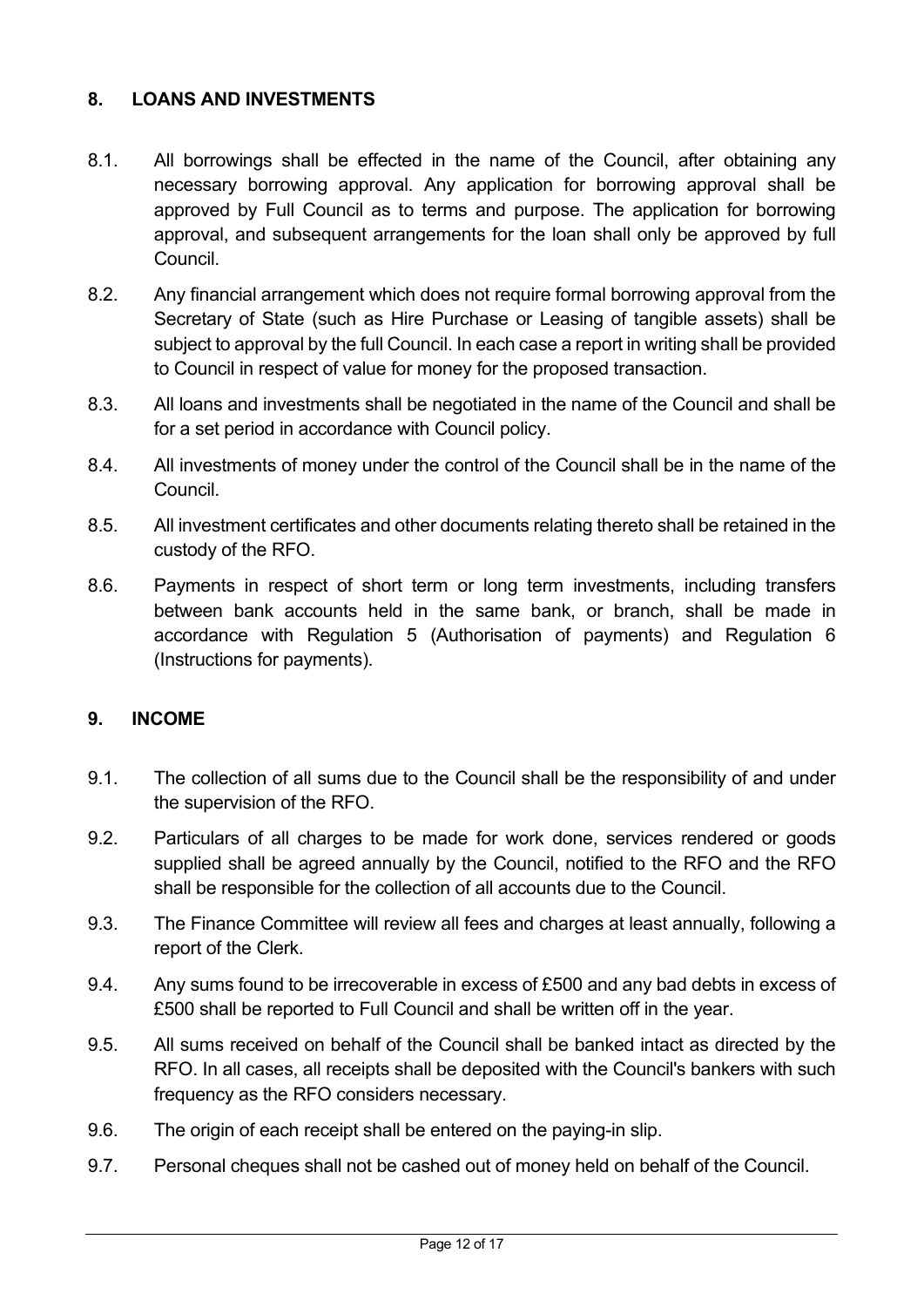- 9.8. The RFO shall promptly complete any VAT Return that is required. Any repayment claim due in accordance with VAT Act 1994 section 33 shall be made at least annually coinciding with the financial year end.
- 9.9. Where any significant sums of cash are regularly received by the Council, the RFO shall take such steps as are agreed by the Council to ensure that more than one person is present when the cash is counted in the first instance, that there is a reconciliation to some form of control such as ticket issues, and that appropriate care is taken in the security and safety of individuals banking such cash.
- 9.10. Any income arising which is the property of a charitable trust shall be paid into a charitable bank account. Instructions for the payment of funds due from the charitable trust to the Council (to meet expenditure already incurred by the authority) will be given by the Managing Trustees of the charity meeting separately from any Council meeting(see also Regulation 16 below).

### **10. ORDERS FOR WORK, GOODS AND SERVICES**

- 10.1. An official order or letter shall be issued for all work, goods and services unless a formal contract is to be prepared or an official order would be inappropriate. Copies of orders shall be retained.
- 10.2. Order books shall be controlled by the RFO.
- 10.3. All members and officers are responsible for obtaining value for money at all times. An officer issuing an official order shall ensure as far as reasonable and practicable that the best available terms are obtained in respect of each transaction, usually by obtaining three or more quotations or estimates from appropriate suppliers, subject to any *de minimis* provisions in Regulation 11.1 below.
- 10.4. A member may not issue an official order or make any contract on behalf of the Council.
- 10.5. The Clerk shall verify the lawful nature of any proposed purchase before the issue of any order, and in the case of new or infrequent purchases or payments, the Clerk shall ensure that the statutory authority shall be reported to the meeting at which the order is approved so that the minutes can record the power being used.

### **11. CONTRACTS**

- 11.1. Procedures as to contracts are laid down as follows:
	- a. Every contract shall comply with these financial regulations, and no exceptions shall be made otherwise than in an emergency provided that this regulation need not apply to contracts which relate to items (i) to (vi) below:
		- i. for the supply of gas, electricity, water, sewerage and telephone services;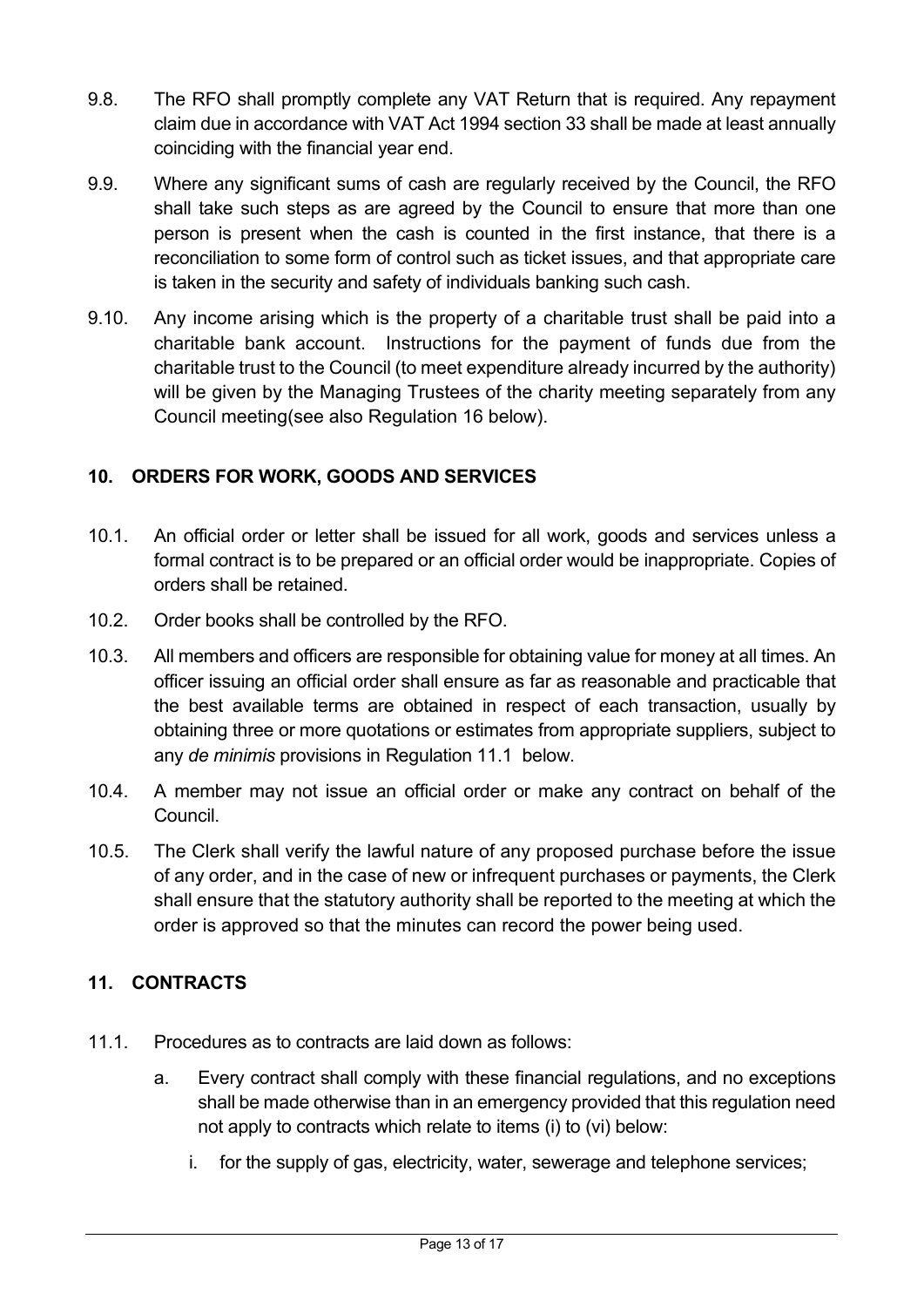- ii. for specialist services such as are provided by legal professionals acting in disputes;
- iii. for work to be executed or goods or materials to be supplied which consist of repairs to or parts for existing machinery or equipment or plant;
- iv. for work to be executed or goods or materials to be supplied which constitute an extension of an existing contract by the Council;
- v. for additional audit work of the external auditor up to an estimated value of £500 (in excess of this sum the Clerk and RFO shall act after consultation with the Chair and Vice Chair of the Council); and
- vi. for goods or materials proposed to be purchased which are proprietary articles and / or are only sold at a fixed price.
- vii. for goods or services purchased under a Framework Agreement to which the Council can lawfully join.
- b. Where the council intends to procure or award a public supply contract, public service contract or public works contract as defined by The Public Contracts Regulations 2015 ("the Regulations") which is valued at £25,000 or more, the council shall comply with the relevant requirements of the Regulations<sup>[1](#page-15-0)</sup>.
- c. The full requirements of The Regulations, as applicable, shall be followed in respect of the tendering and award of a public supply contract, public service contract or public works contractwhich exceed thresholds in The Regulations set by the Public Contracts Directive 2014/24/EU (which may change from time to time $)^2$ .
- d. When applications are made to waive financial regulations relating to contracts to enable a price to be negotiated without competition the reason shall be embodied in a recommendation to the Council.
- e. Such invitation to tender shall state the general nature of the intended contract and the Clerk shall obtain the necessary technical assistance to prepare a specification in appropriate cases. The invitation shall in addition state that tenders must be addressed to the Clerk in the ordinary course of post. Each tendering firm shall be supplied with a specifically marked envelope in which the tender is to be sealed and remain sealed until the prescribed date for opening tenders for that contract.
- f. All sealed tenders shall be opened at the same time on the prescribed date by the Clerk in the presence of at least one member of Council.
- g. Any invitation to tender issued under this regulation shall be subject to the Council's Standing Orders and shall refer to the terms of the Bribery Act 2010.

<sup>1</sup> The Regulations require councils to use the Contracts Finder website to advertise contract opportunities, set out the procedures to be followed in awarding new contracts and to publicise the award of new contracts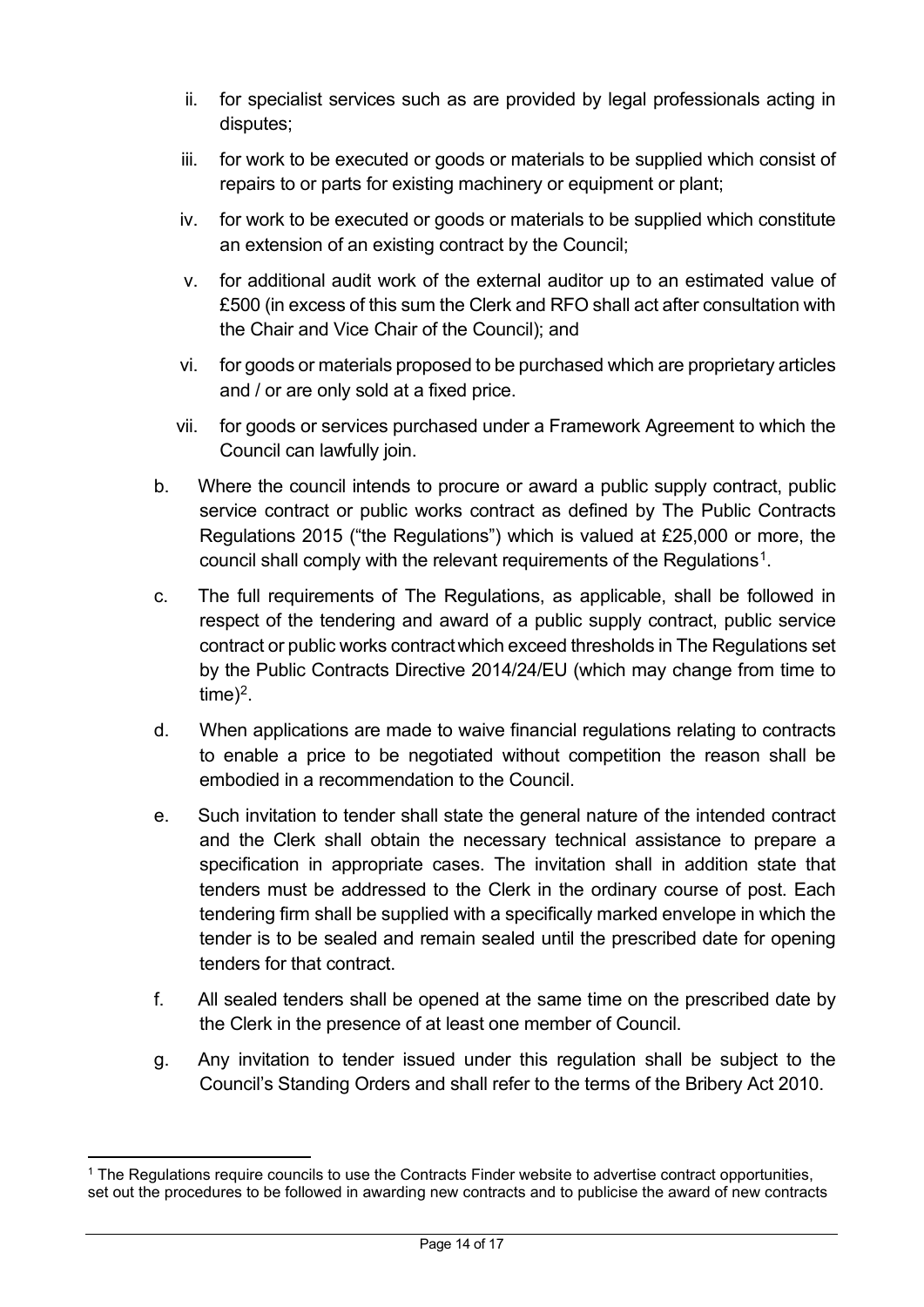- h. When it is to enter into a contract of less than £25,000 in value for the supply of goods or materials or for the execution of works or specialist services other than such goods, materials, works or specialist services as are excepted as set out in paragraph (a) the Clerk / RFO shall obtain 3 quotations (priced descriptions of the proposed supply); where the value is below £5,000 and above £1000 the Clerk / RFO shall strive to obtain 3 estimates. Otherwise, Regulation 10 (3) above shall apply.
	- i. The Council shall not be obliged to accept the lowest or any tender, quote or estimate.
	- j. Should it occur that the Council, or duly delegated committee, does not accept any tender, quote or estimate, the work is not allocated and the Council requires further pricing, provided that the specification does not change, no person shall be permitted to submit a later tender, estimate or quote who was present when the original decision making process was being undertaken.

### **12. PAYMENTS UNDER CONTRACTS FOR BUILDING OR OTHER CONSTRUCTION WORKS**

- 12.1. Payments on account of the contract sum shall be made within the time specified in the contract by the RFO upon authorised certificates of the architect or other consultants engaged to supervise the contract (subject to any percentage withholding as may be agreed in the particular contract).
- 12.2. Where contracts provide for payment by instalments the RFO shall maintain a record of all such payments. In any case where it is estimated that the total cost of work carried out under a contract, excluding agreed variations, will exceed the contract sum of 5% or more a report shall be submitted to the Council.
- 12.3. Any variation to a contract or addition to or omission from a contract must be approved by the Council and Clerk to the contractor in writing, the Council being informed where the final cost is likely to exceed the financial provision.

### **13. STORES AND EQUIPMENT**

- 13.1. The officer in charge of each section shall be responsible for the care and custody of stores and equipment in that section.
- 13.2. Delivery notes shall be obtained in respect of all goods received into store or otherwise delivered and goods must be checked as to order and quality at the time delivery is made.
- 13.3. Stocks shall be kept at the minimum levels consistent with operational requirements.
- 13.4. The RFO shall be responsible for periodic checks of stocks and stores at least annually.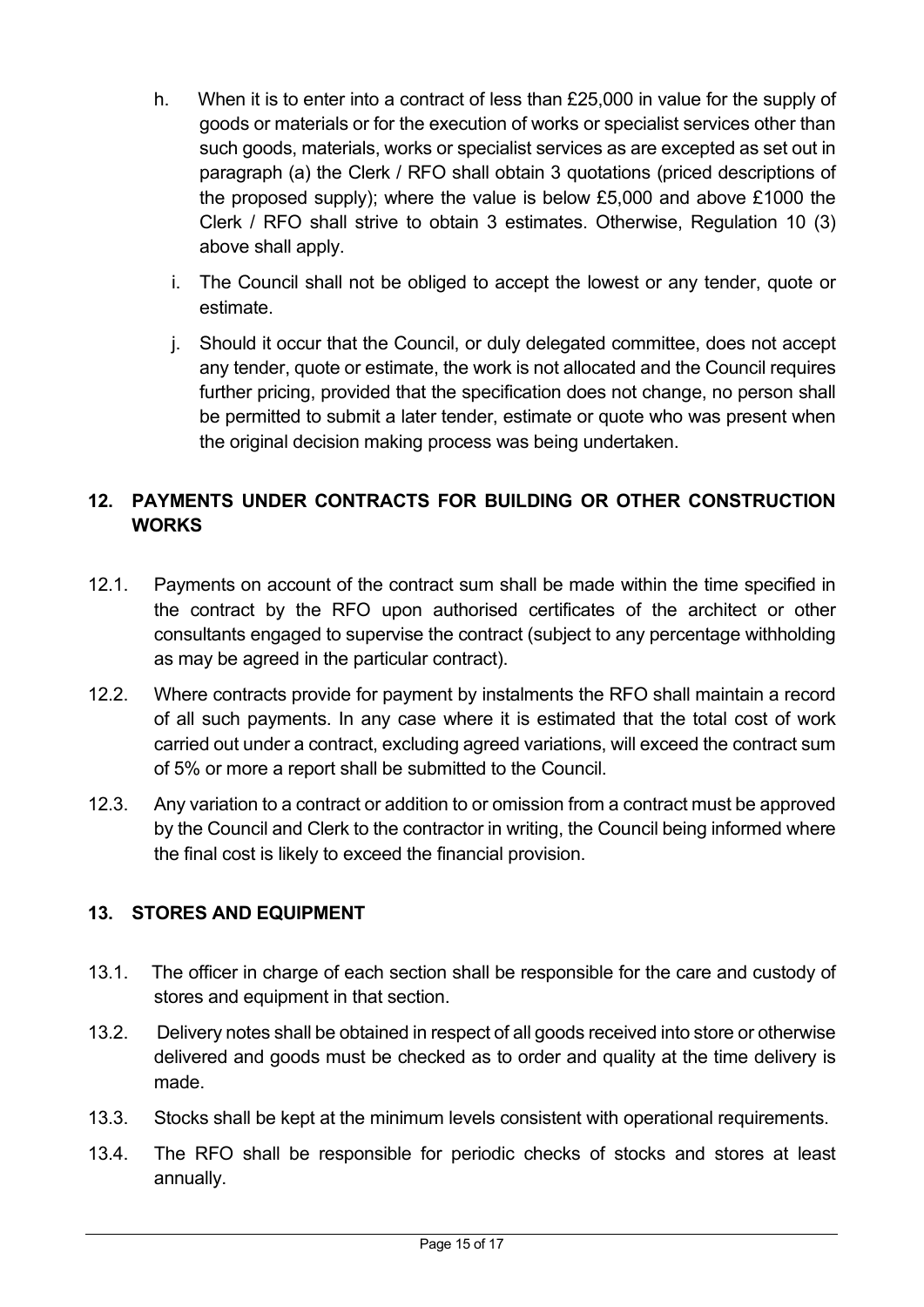### **14. ASSETS, PROPERTIES AND ESTATES**

- 14.1. The Clerk shall make appropriate arrangements for the custody of all title deeds and Land Registry Certificates of properties held by the Council. The RFO shall ensure a record is maintained of all properties held by the Council, recording the location, extent, plan, reference, purchase details, nature of the interest, tenancies granted, rents payable and purpose for which held in accordance with Accounts and Audit Regulations.
- 14.2. No tangible moveable property shall be purchased or otherwise acquired, sold, leased or otherwise disposed of, without the authority of the Council, together with any other consents required by law, save where the estimated value of any one item of tangible movable property does not exceed £250.
- 14.3. No real property (interests in land) shall be sold, leased or otherwise disposed of without the authority of the Council, together with any other consents required by law, In each case a report in writing shall be provided to Council in respect of valuation and surveyed condition of the property (including matters such as planning permissions and covenants) together with a proper business case (including an adequate level of consultation with the electorate).
- 14.4. No real property (interests in land) shall be purchased or acquired without the authority of the full Council. In each case a report in writing shall be provided to Council in respect of valuation and surveyed condition of the property (including matters such as planning permissions and covenants) together with a proper business case (including an adequate level of consultation with the electorate).
- 14.5. Subject only to the limit set in Reg. 14.2 above, no tangible moveable property shall be purchased or acquired without the authority of the full Council. In each case a report in writing shall be provided to Council with a full business case.
- 14.6. The RFO shall ensure that an appropriate and accurate Register of Assets and Investments is kept up to date. The continued existence of tangible assets shown in the Register shall be verified at least annually, possibly in conjunction with a health and safety inspection of assets.

#### **15. INSURANCE**

- 15.1. Following the annual risk assessment (per Financial Regulation 17), the RFO shall effect all insurances and negotiate all claims on the Council's insurers in consultation with the Clerk
- 15.2. The RFO shall keep a record of all insurances effected by the Council and the property and risks covered thereby and annually review it.
- <span id="page-15-1"></span><span id="page-15-0"></span>15.3. The RFO shall be notified of any loss liability or damage or of any event likely to lead to a claim, and shall report these to Council at the next available meeting.